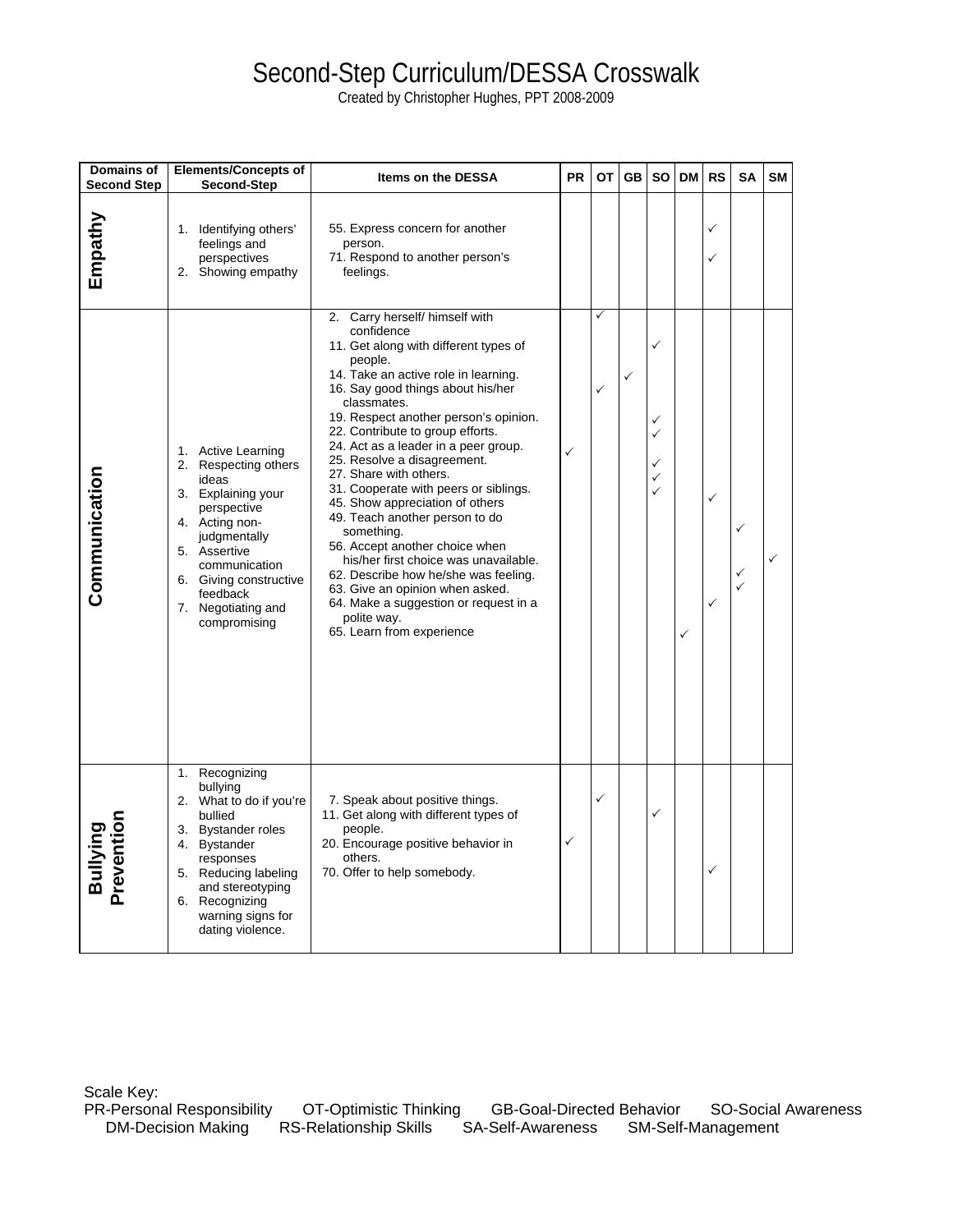# Second-Step Curriculum/DESSA Crosswalk

Created by Christopher Hughes, PPT 2008-2009

| <b>Emotion Management</b>       | 1. Staying in control<br>of emotions<br>2. Calming down<br>strategies<br>3. Coping with stress                                                                                               | 8. Cope well with insults and mean<br>comments.<br>17. Act respectfully in a game or<br>competition.<br>25. Resolve a disagreement<br>48. Act comfortable in a new situation.<br>60. Stay calm when faced with a<br>challenge.<br>67. Adjust well to changes in plans.<br>72. Adjust well when going from one<br>setting to another.                                                                                                                                                                                                                                                                                       | ✓      |              |                                                        | ✓<br>✓ |             |                                   | ✓ |
|---------------------------------|----------------------------------------------------------------------------------------------------------------------------------------------------------------------------------------------|----------------------------------------------------------------------------------------------------------------------------------------------------------------------------------------------------------------------------------------------------------------------------------------------------------------------------------------------------------------------------------------------------------------------------------------------------------------------------------------------------------------------------------------------------------------------------------------------------------------------------|--------|--------------|--------------------------------------------------------|--------|-------------|-----------------------------------|---|
| Problem Solving/Decision Making | 1. Analyzing the<br>situation<br>2. Brainstorming<br>options<br>3. Considering the<br>options<br>4. Deciding on the<br>best option<br>5. Making a plan<br>6. Evaluating the<br>outcome       | 3. Keep trying when unsuccessful<br>9. Take steps to achieve goals.<br>13. Seek out additional knowledge or<br>information.<br>15. Do things independently.<br>26. Show creativity in completing a<br>task.<br>42. Show good judgment.<br>51. Perform the steps of a task in<br>order.<br>52. Seek advice<br>53. Think before he/she acted.<br>57. Ask questions to clarify what<br>he/she did not understand.<br>59. Ask somebody for feedback<br>63. Give an opinion when asked.<br>68. Show the ability to decide between<br>right and wrong.<br>69. Use available resources (people or<br>objects) to solve a problem. | ✓      |              | ✓<br>$\checkmark$<br>$\checkmark$<br>✓<br>$\checkmark$ |        | ✓<br>✓<br>✓ | ✓<br>✓<br>✓                       |   |
| ubstance<br>Abuse<br>ທ          | Consequences of<br>1.<br>alcohol and other<br>drugs.<br>2. Resistance<br>strategies<br>3. Commitment to<br>staying substance-<br>free<br>4. Setting health,<br>learning, and future<br>goals | 20. Encourage positive behavior in<br>others.<br>35. Follow rules<br>36. Express high expectations for<br>himself/herself.<br>37. Follow the example of a positive<br>role model.                                                                                                                                                                                                                                                                                                                                                                                                                                          | ✓<br>✓ | $\checkmark$ |                                                        |        | ✓           |                                   |   |
| Scale Key:                      | PR-Personal Responsibility<br><b>DM-Decision Making</b>                                                                                                                                      | OT-Optimistic Thinking<br><b>GB-Goal-Directed Behavior</b><br><b>RS-Relationship Skills</b><br><b>SA-Self-Awareness</b>                                                                                                                                                                                                                                                                                                                                                                                                                                                                                                    |        |              |                                                        |        |             | SO-Social /<br>SM-Self-Management |   |

PR-Personal Responsibility OT-Optimistic Thinking GB-Goal-Directed Behavior SO-Social Awareness<br>DM-Decision Making RS-Relationship Skills SA-Self-Awareness SM-Self-Management SA-Self-Awareness SM-Self-Management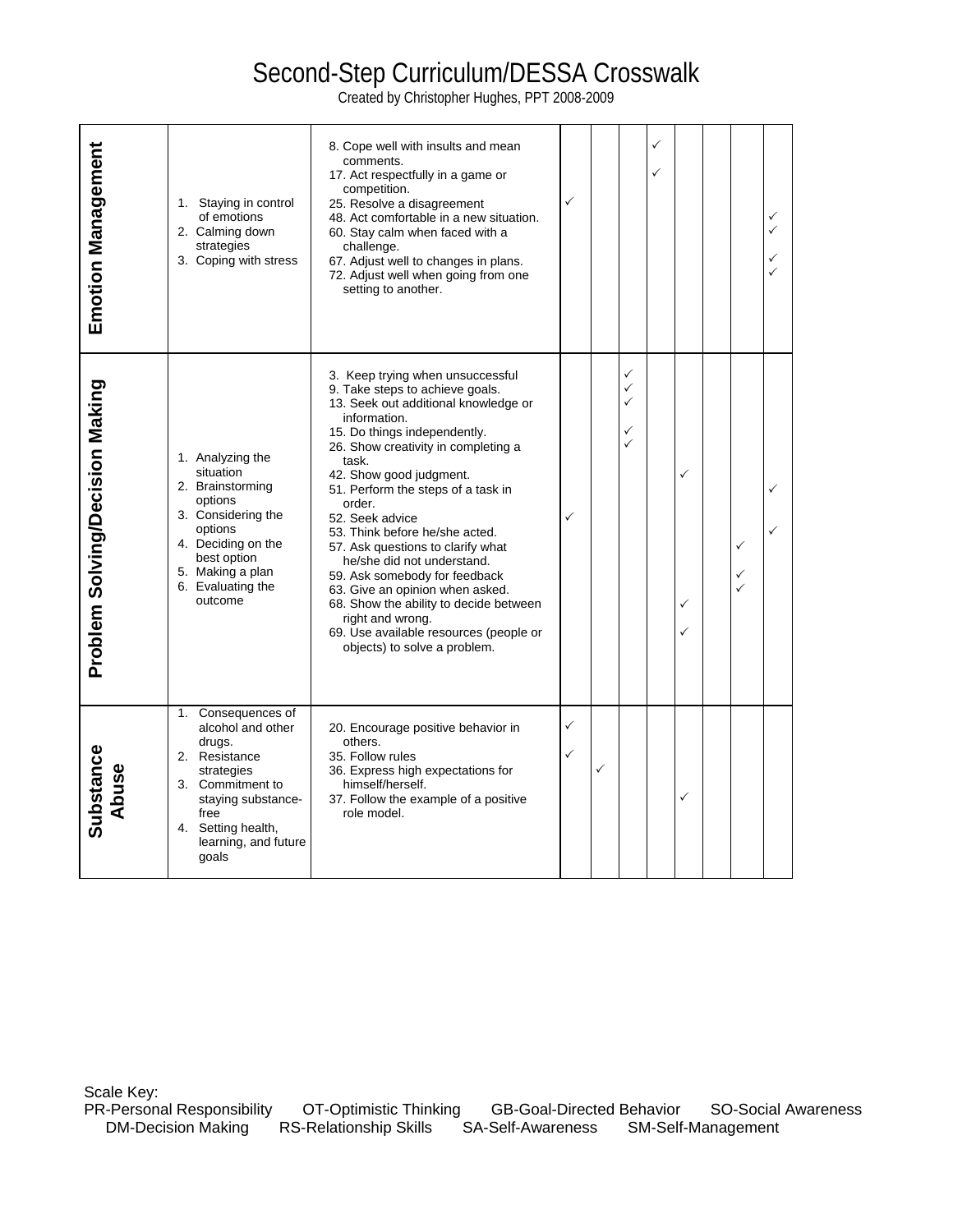# **The DESSA and the Second-Step Curriculum**

44 items line up with the domains of the Second-Step curriculum.

28 items do not line up with the Second-Step curriculum.

# *PR-Personal Responsibility*

- 1. Remember important information?
- 4. Handle her/his belongings with care?
- 6. Serve an important role at home or school?
- 21. Prepare for school, activities, or upcoming events?
- 23. Do routine tasks or chores without being reminded?
- 28. Get things done in a timely fashion?
- 32. Show care when doing a project or school work.

# *OT-Optimistic Thinking*

- 5. Say good things about herself/himself?
- 10. look forward to classes or activities at school?
- 30. Say good things about the future?

# *GB-Goal-Directed Behavior*

- 12. Try to do her/his best?
- 18. Ask to take on additional work or responsibilities?
- 29. Seek out challenging tasks?
- 33. Work hard on projects?

### *SO-Social Awareness*

34. Forgive somebody who hurt or upset her/him?

### *DM-Decision Making*

- 39. Accept responsibility for what she/he did?
- 66. Follow the advice of a trusted adult?

# *RS-Relationship Skills*

- 38. Compliment or congratulate somebody.
- 40. Do something nice for somebody?

Scale Key:

PR-Personal Responsibility OT-Optimistic Thinking GB-Goal-Directed Behavior SO-Social Awareness DM-Decision Making RS-Relationship Skills SA-Self-Awareness SM-Self-Management